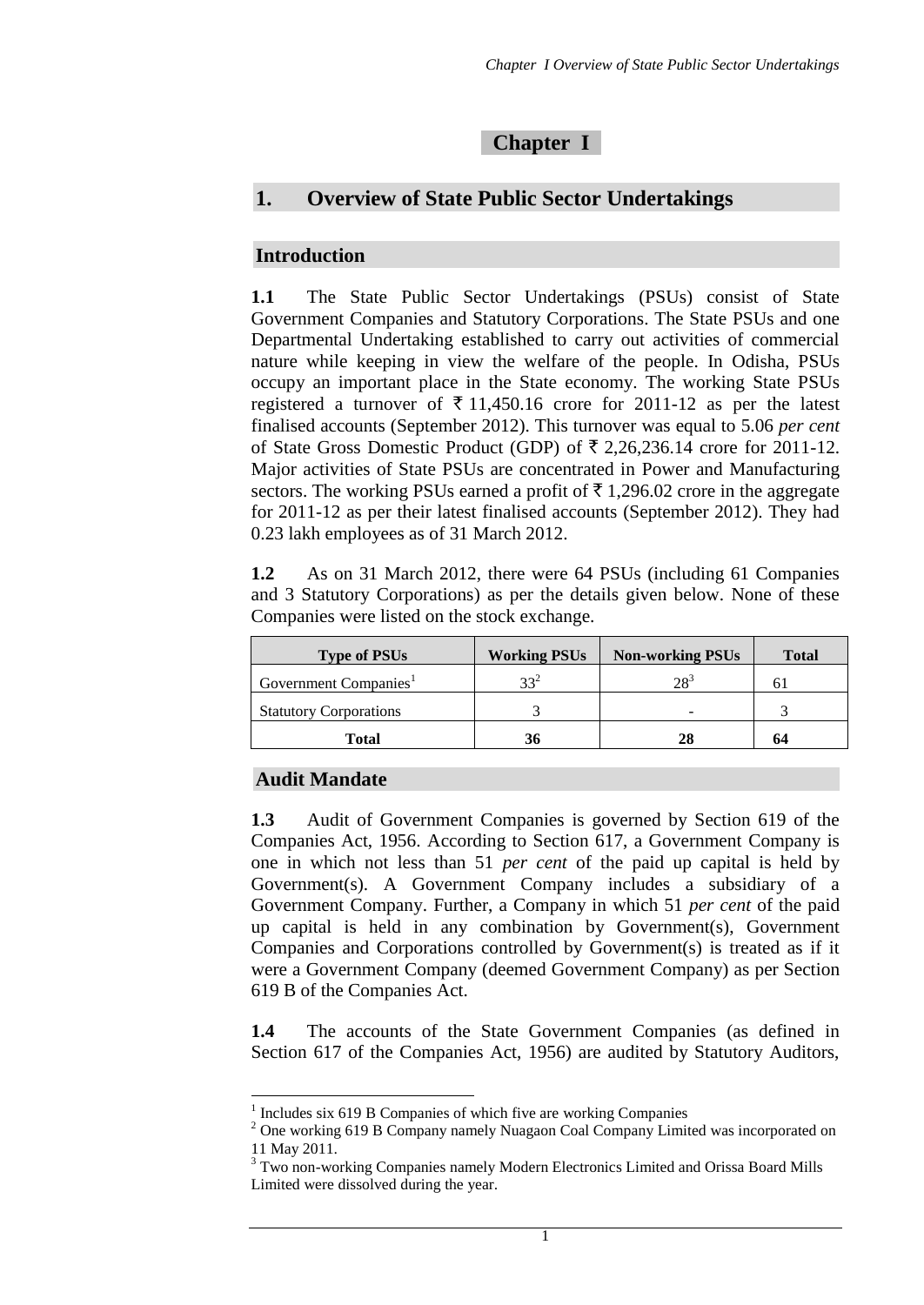who are appointed by the Comptroller and Auditor General of India (CAG) as per the provisions of Section 619 (2) of the Companies Act, 1956. These accounts are also subject to supplementary audit conducted by the CAG as per the provisions of Section 619 of the Companies Act, 1956.

**1.5** Audit of Statutory Corporations is governed by their respective legislations. Out of three Statutory Corporations, the CAG is the sole auditor for Odisha State Road Transport Corporation. In respect of Odisha State Warehousing Corporation and Odisha State Financial Corporation, the audit is conducted by Chartered Accountants and supplementary audit by the CAG.

#### **Investment in State PSUs**

**1.6** As on 31 March 2012, investment (capital and long-term loans) in 64 PSUs (including 619 B Companies) was  $\bar{\tau}$  10,058.34 crore as per details given in the table below:

|                     |                             |                               |              |                |                              |               | $(\bar{\mathbf{\mathsf{F}}}$ in crore) |
|---------------------|-----------------------------|-------------------------------|--------------|----------------|------------------------------|---------------|----------------------------------------|
| <b>Type of PSUs</b> | <b>Government Companies</b> | <b>Statutory Corporations</b> | <b>Grand</b> |                |                              |               |                                        |
|                     | Capital                     | Long<br><b>Term</b><br>Loans  | <b>Total</b> | <b>Capital</b> | Long<br><b>Term</b><br>Loans | <b>Total</b>  | <b>Total</b>                           |
| <b>Working PSUs</b> | 1,938.56                    | 7,258.04                      | 9,196.60     | 570.39         | 173.93                       | 744.32        | 9,940.92                               |
| Non-working PSUs    | 80.28                       | 37.14                         | 117.42       | --             | --                           | $-$           | 117.42                                 |
| <b>Total</b>        | 2,018.84                    | 7,295.18                      | 9,314.02     | 570.39         |                              | 173.93 744.32 | 10,058.34                              |

A summarised position of Government investment in State PSUs is detailed in **Annexure 1**.

**1.7** As on 31 March 2012, of the total investment in State PSUs, 98.83 *per cent* was in working PSUs and the remaining 1.17 *per cent* in non-working PSUs. This total investment consisted of 25.74 *per cent* towards capital and 74.26 *per cent* in long-term loans. Investment had increased by 5.29 *per cent* from  $\bar{\xi}$  9,553.38 crore in 2006-07 to  $\bar{\xi}$  10,058.34 crore in 2011-12 due to increase in capital and loan in power sector as shown in the graph below:

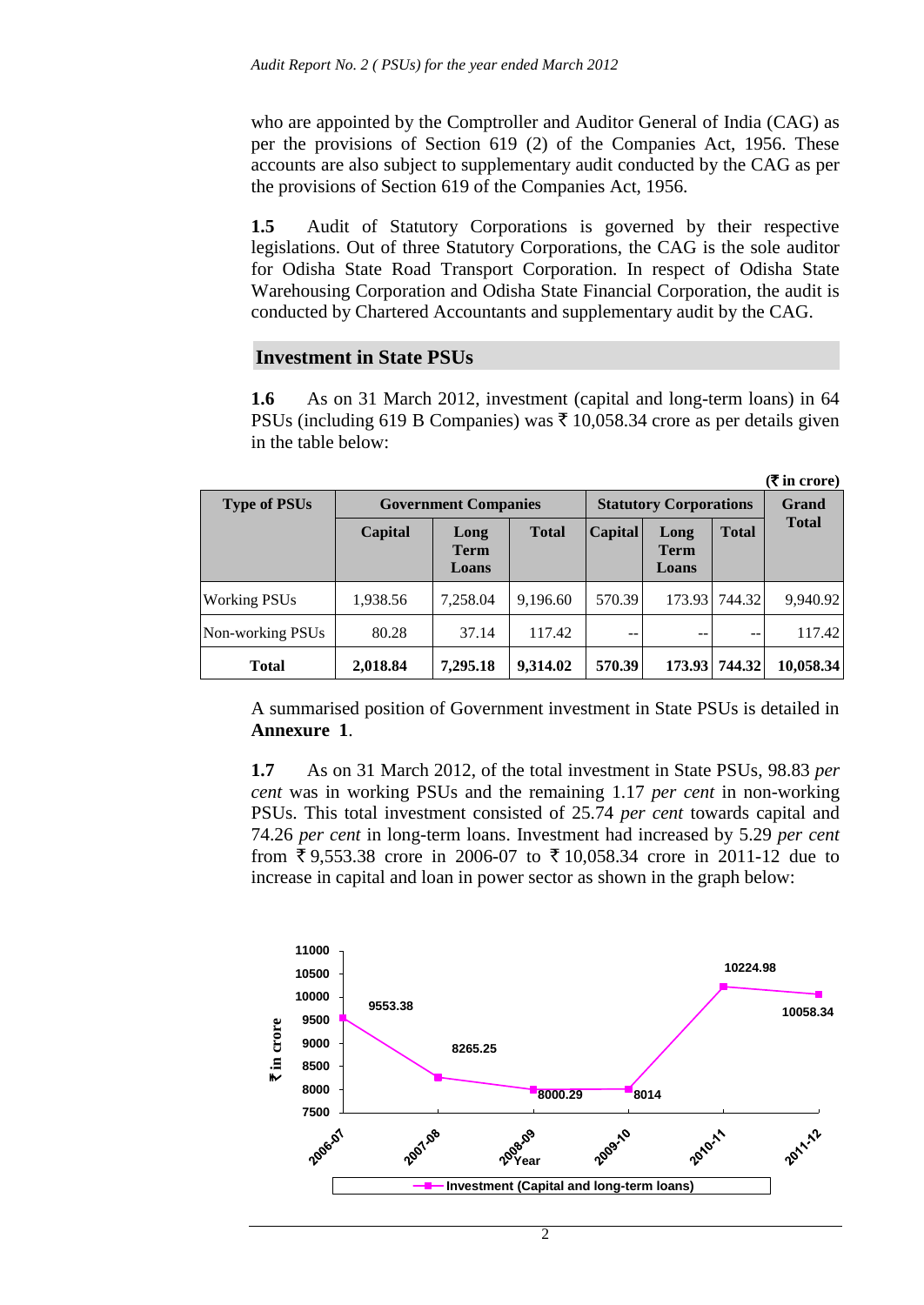**1.8** Investment in various important sectors and percentage thereof at the end of 31 March 2007 and 31 March 2012 are indicated below in the bar chart.



The thrust of PSU investment was mainly in the power sector during the six years ending 31 March 2012. The share of investment of power sector has marginally increased from 79.60 *per cent* in 2006-07 to 81.30 *per cent* in 2011-12 and in finance sector from 11.95 *per cent* in 2006-07 to 11.99 *per cent* in 2011-12. The share of investment of Manufacturing Sector has decreased from 2.65 *per cent* in 2006-07 to 1.92 *per cent* in 2011-12 and other sectors from 5.80 *per cent* in 2006-07 to 4.78 *per cent* in 2011-12.

### **Budgetary outgo, grants/subsidies, guarantees and loans**

**1.9** Details regarding budgetary outgo towards equity, loans, grants/ subsidies, guarantees issued, loans written off, loans converted into equity and interest waived in respect of State PSUs are given in **Annexure 3**. Summarised details for three years ended 2011-12 are given below.

|                  |                                     |                       |         |                       |          |                       | $(\bar{\bar{\mathbf{x}}}$ in crore) |
|------------------|-------------------------------------|-----------------------|---------|-----------------------|----------|-----------------------|-------------------------------------|
| SI.              | <b>Particulars</b>                  |                       | 2009-10 |                       | 2010-11  |                       | 2011-12                             |
| No.              |                                     | No. of<br><b>PSUs</b> | Amount  | No. of<br><b>PSUs</b> | Amount   | No. of<br><b>PSUs</b> | Amount                              |
| 1.               | Equity Capital outgo from<br>budget | 4                     | 12.56   | $\overline{4}$        | 73.00    |                       | 43.00                               |
| 2.               | Loans given from budget             |                       | 47.22   | $\overline{2}$        | 48.03    |                       | 163.23                              |
| 3.               | Grants/Subsidy received             | 12                    | 889.69  | 11                    | 960.21   | 11                    | 1,012.35                            |
| $\overline{4}$ . | Total outgo $(1+2+3)$               | 16 <sup>4</sup>       | 949.47  | $16^{4}$              | 1,081.24 | 13 <sup>4</sup>       | 1,218.58                            |

<sup>1</sup> 4 Actual number of Companies and Corporations which received equity/loans/grants/subsidy from the State Government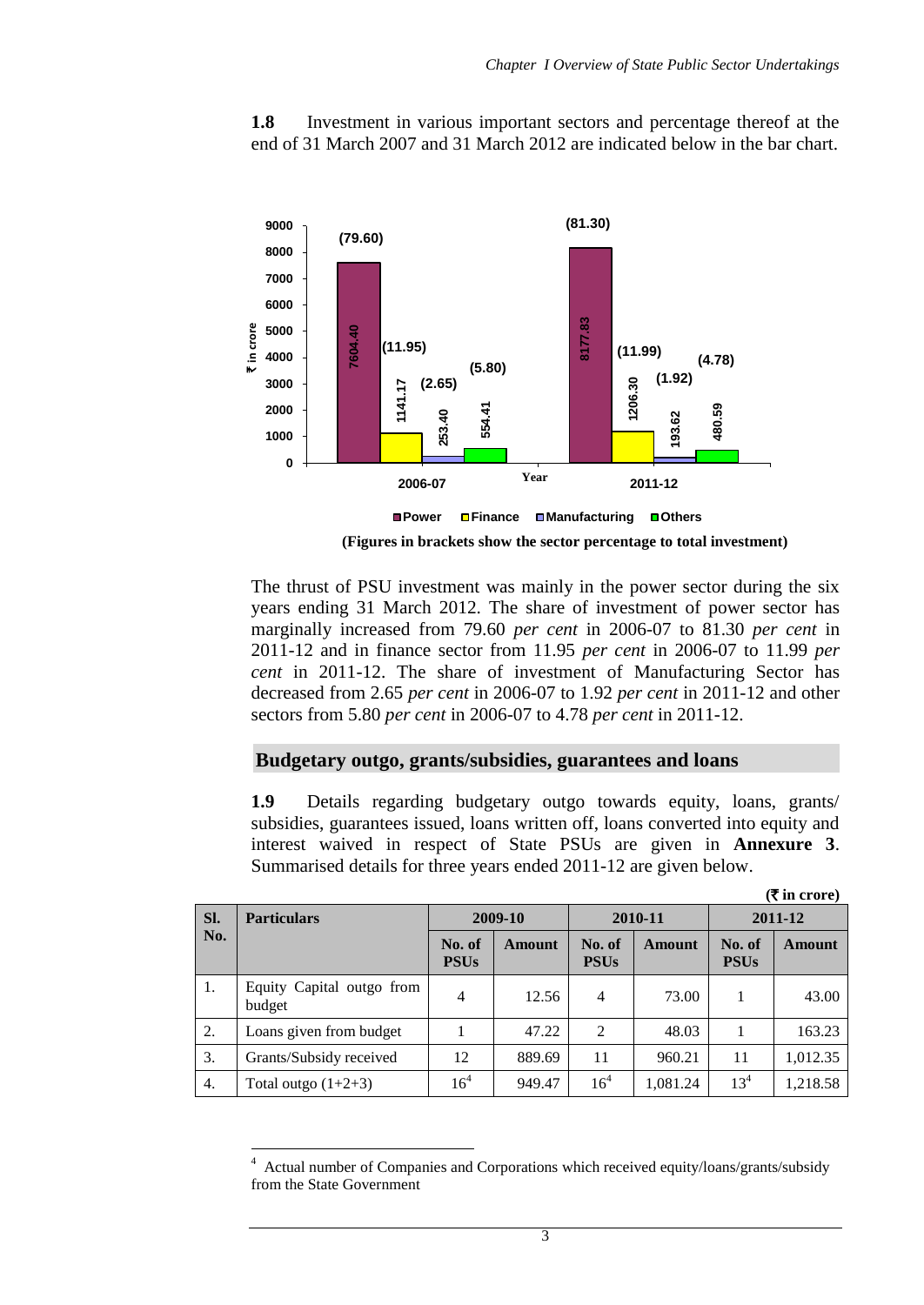| Sl. | <b>Particulars</b>                        |                       | 2009-10       | 2010-11               |               | 2011-12               |               |
|-----|-------------------------------------------|-----------------------|---------------|-----------------------|---------------|-----------------------|---------------|
| No. |                                           | No. of<br><b>PSUs</b> | <b>Amount</b> | No. of<br><b>PSUs</b> | <b>Amount</b> | No. of<br><b>PSUs</b> | <b>Amount</b> |
| 5.  | Loans converted into equity               | 1                     | 0.04          |                       |               |                       |               |
| 6.  | Loans written off                         |                       |               | $\overline{2}$        | 180.65        | $\overline{2}$        | 1.80          |
| 7.  | Interest/Penal<br>interest<br>written off |                       |               |                       | --            |                       |               |
| 8.  | Total waiver $(6+7)$                      |                       |               | 2                     | 180.65        | $\overline{c}$        | 1.80          |
| 9.  | Guarantees issued                         |                       | --            |                       | 1,600.00      |                       | 290.00        |
| 10. | Guarantee commitment                      | 8                     | 795.48        | 5                     | 2,357.53      | $\overline{4}$        | 2,373.41      |

**1.10** Details regarding budgetary outgo towards equity, loans and grants/subsidies for the past six years are given in a graph below:



**Budgetary outgo towards Equity, Loans and Grants/ Subsidies** 

It may be noticed that the year-wise budgetary outgo of the State towards equity, loans and grants/subsidy to State PSUs showed increasing trend after 2007-08 and touched the highest figure of  $\overline{5}$  1,218.58 crore during 2011-12 mainly due to release of significant subsidy ( $\overline{\xi}$  971.15 crore), loans ( $\overline{\xi}$  163.23 crore) and equity contribution ( $\bar{\tau}$  43.00 crore) to Odisha State Civil Supplies Corporation Limited, Orissa Rural Housing and Development Corporation Limited and Odisha Power Transmission Corporation Limited respectively.

**1.11** As per the guidelines (November 2002) of Government of Odisha, the State PSUs were liable to pay guarantee commission (GC) at the rate of 0.5 *per cent* per annum on the maximum of the guarantee sanctioned irrespective of the amount of loan actually availed or outstanding thereagainst. Fresh guarantee of  $\bar{\tau}$  290.00 crore was released to GRIDCO Limited during 2011-12. The guarantee commitment by the Government at the end of 2011-12 was  $\bar{\tau}$  2,373.41 crore against four PSUs. During the year 2011-12 three PSUs paid GC of  $\bar{\tau}$  0.55 crore to the State Government, while GC of  $\bar{\tau}$  45.17 crore was outstanding in respect of six PSUs.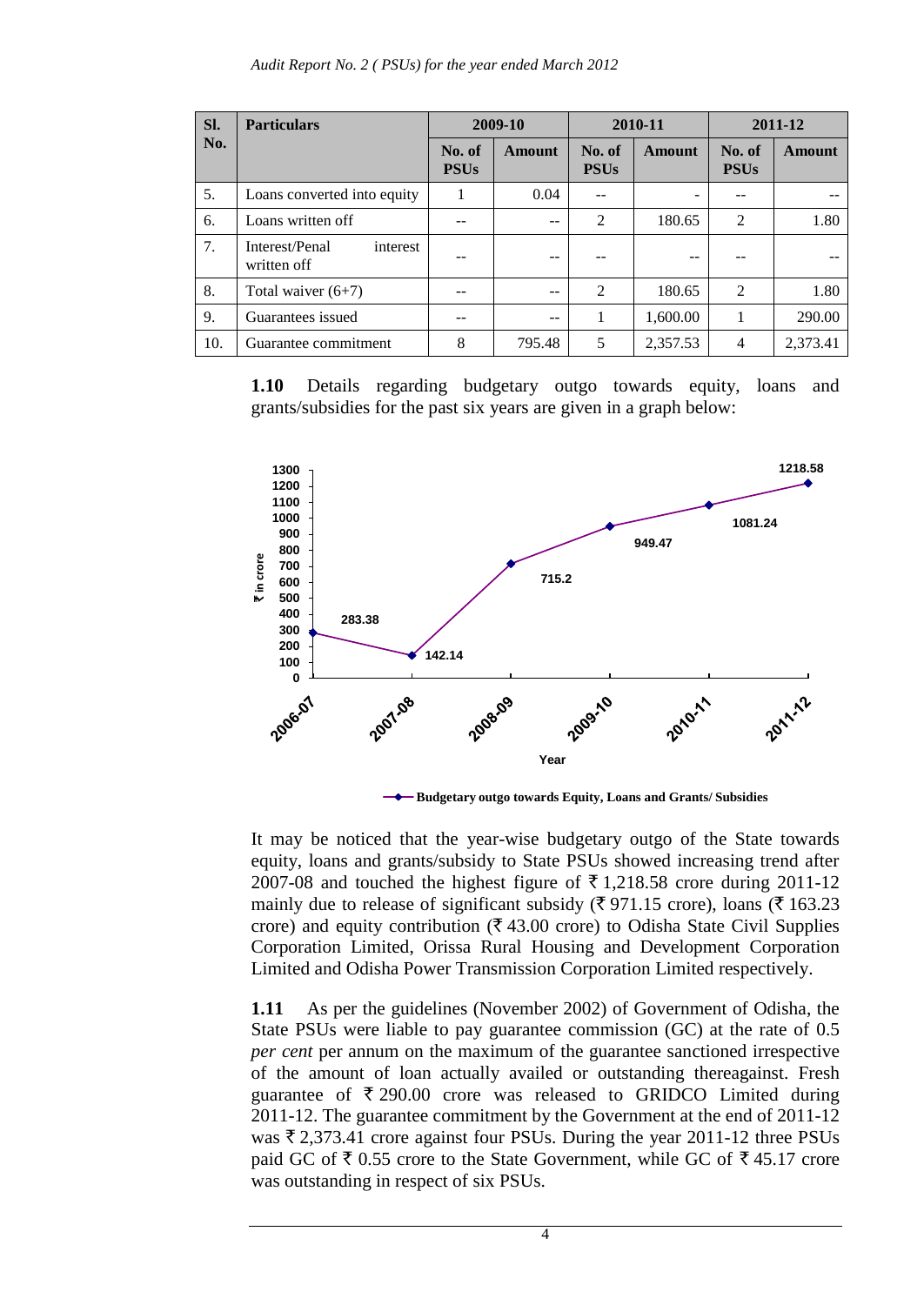### **Absence of accurate figure for investment in PSUs**

**1.12** Figures in respect of equity, loans and guarantees outstanding as per records of State PSUs should agree with that of the figures appearing in the Finance Accounts of the State. In case the figures do not agree, the concerned PSUs and the Finance Department should reconcile the differences. The position in this regard as at 31 March 2012 is stated below:

|                                  |                                          |                                  | $(\bar{\mathbf{\mathsf{z}}})$ in crore) |
|----------------------------------|------------------------------------------|----------------------------------|-----------------------------------------|
| <b>Outstanding in respect of</b> | Amount as per<br><b>Finance Accounts</b> | Amount as per<br>records of PSUs | <b>Difference</b>                       |
| Equity                           | 2,393.19                                 | 2,159.50                         | 233.69                                  |
| Loans                            | 2,176.09                                 | 3,740.55                         | 1,564.46                                |
| Guarantees                       | 2,454.51                                 | 2.373.41                         | 81.10                                   |

**1.13** We observed that the differences occurred in respect of 40  $PSUs^5$  and some of the differences were pending reconciliation since many years. The office of the Accountant General (AG) held three meetings during December  $2009$  to January  $2012$  with the Management of four  $PSUs^6$  and concerned Administrative Departments. The office of the AG had also written (April 2011/August 2012) to the Principal Secretaries to Government of Odisha in Public Enterprises Department, Finance Department and the Administrative Departments of the concerned State PSUs highlighting the issue of long pending differences for early reconciliation. No significant progress was, however, noticed. The Government and the PSUs may take concrete steps to reconcile the differences in a time-bound manner.

### **Performance of PSUs**

**1.14** Financial results of PSUs, financial position and working results of working Statutory Corporations are detailed in **Annexures 2, 5** and **6** respectively. A ratio of working State PSUs turnover to State GDP shows that extent of PSUs activities in the State economy is significant. The table below provides the details of turnover of working PSUs and State GDP for the period 2006-12.

**(**` **in crore)**

|                                                  |          |          |          |             |          | (< in crore)   |
|--------------------------------------------------|----------|----------|----------|-------------|----------|----------------|
| <b>Particulars</b>                               | 2006-07  | 2007-08  | 2008-09  | 2009-10     | 2010-11  | 2011-12        |
| Turnover <sup>'</sup>                            | 5,772.26 | 7,257.81 | 8,093.78 | 8,573.26    | 9,320.78 | 11,450.16      |
| <b>State GDP</b>                                 | 93,374   | 1,06,466 | 1,22,165 | 1,50,946.38 | 1,86,356 | 2, 26, 236. 14 |
| Percentage of<br>turnover to State<br><b>GDP</b> | 6.18     | 6.82     | 6.63     | 5.68        | 5.00     | 5.06           |

-

<sup>&</sup>lt;sup>5</sup> Including 14 non-working PSUs

<sup>6</sup> Odisha Power Generation Corporation Limited, GRIDCO Limited, Odisha Power Transmission Corporation Limited and Odisha Hydro Power Corporation Limited

 $7$  Turnover of working State PSUs as per the latest finalised accounts as of 30 September 2012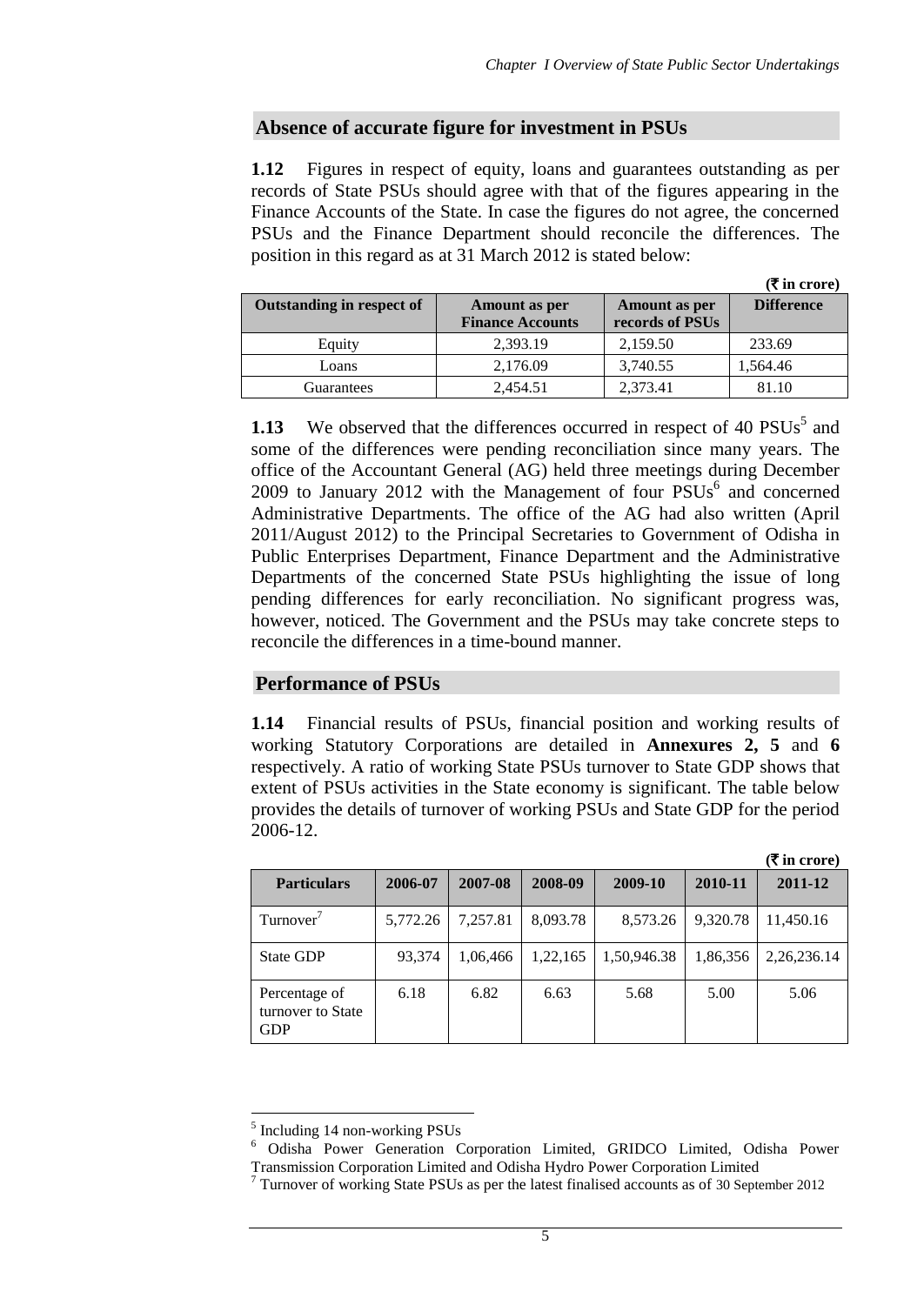

### **1.15** Profit earned by working State PSUs during 2006-12 is given below.

Overall Net Profit earned by working PSUs as per their latest finalised accounts

#### **(Figures in brackets show the number of working PSUs in respective years)**

From the above it can be seen that the working PSUs earned overall profit in all the years which ranged between  $\bar{\xi}$  397.79 crore (2006-07) and  $\bar{\xi}$  2,175.29 crore (2009-10). Out of 36 working PSUs, 23 PSUs earned profit of  $\overline{2}$ , 2,305.81 crore and seven PSUs incurred loss of  $\overline{2}$  1,009.79 crore as per their latest finalised accounts during October 2011 to September 2012. One working PSU i.e., Odisha State Civil Supplies Corporation Limited prepared its accounts on a 'no profit no loss' basis while five  $8$  Companies have not yet started their operation/commercial production. The major contributors to profit were The Odisha Mining Corporation Limited ( $\bar{\tau}$  1,880.59 crore), Odisha Power Generation Corporation Limited ( $\bar{\tau}$  206.29 crore), Odisha Hydro Power Corporation Limited ( $\overline{\xi}$  95.61 crore) and Odisha State Beverages Corporation Limited ( $\bar{\tau}$  40.02 crore). Heavy losses were incurred by GRIDCO Limited  $(\overline{\mathbf{\xi}})$  936.81 crore), Orissa Rural Housing and Development Corporation Limited  $(\overline{\mathfrak{F}} 31.71 \text{ core})$ , IDCOL Kalinga Iron Works Limited ( $\overline{\mathfrak{F}} 27.03 \text{ core}$ ) and Odisha Power Transmission Corporation Limited ( $\bar{\tau}$  12.73 crore).

**1.16** Losses of PSUs are mainly attributable to deficiencies in financial management, planning, implementation of projects, running their operations and monitoring. A review of last three years' Audit Reports of the CAG shows that the working State PSUs incurred losses to the tune of  $\bar{\tau}$  6,485.01 crore and made infructuous investments of  $\bar{\tau}$  7.59 crore which were controllable with better management. Year-wise details from Audit Reports are stated in the following table:

<sup>8</sup> Baitarani West Coal Company Limited, The Mandakini B Coal Company Limited, Odisha Thermal Power Corporation Limited. Lanjigarh Project Area Development Foundation and Nuagaon Coal Company Limited (Sl. No.A-16, 20, 23, 28 and 30 of **Annexure 2**)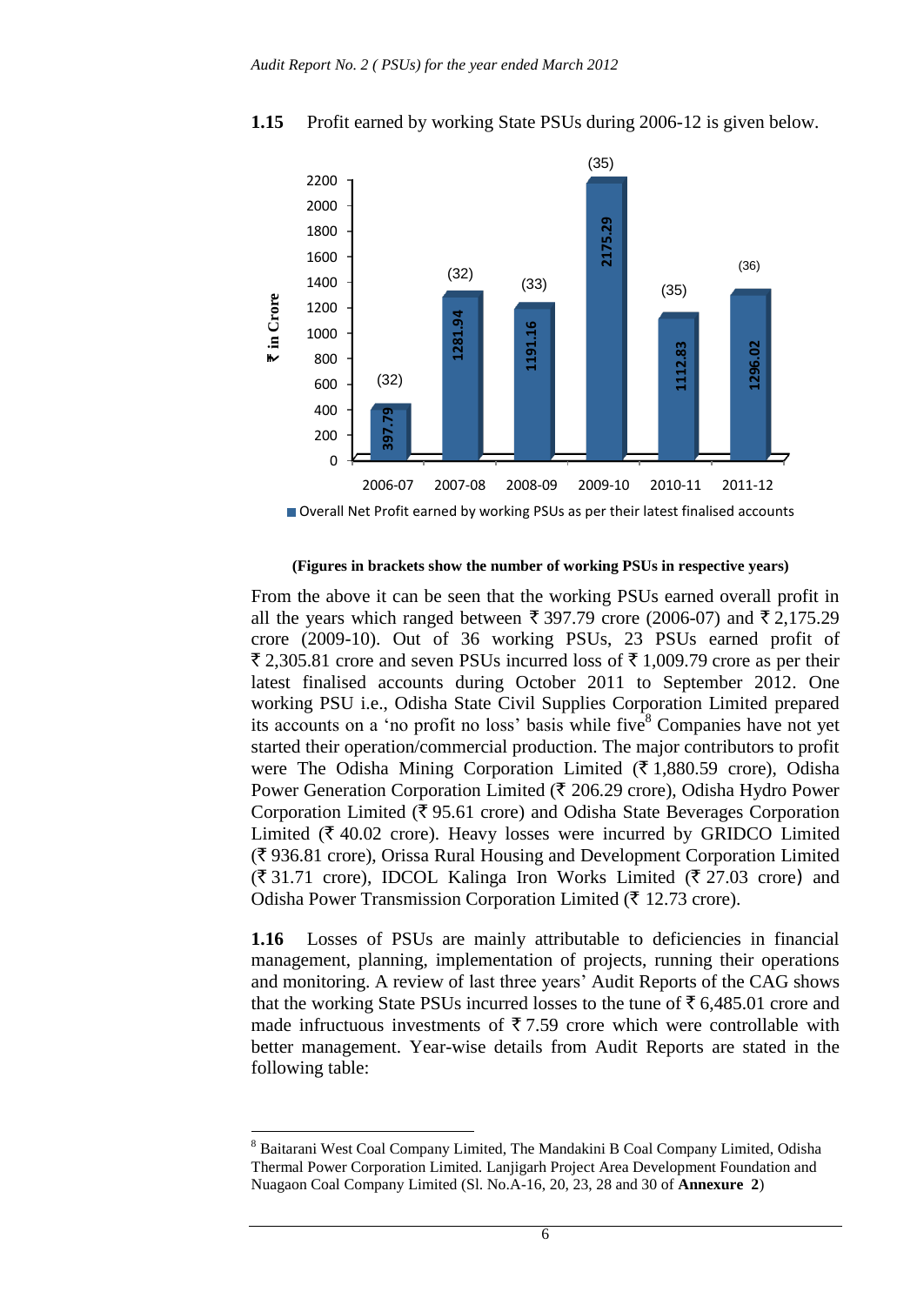$(A_{\text{moment}} \mathbf{F} \mathbf{in} \text{ among})$ 

|                                                  |          |          |          | (AMOUN), \ M CI OI C/ |
|--------------------------------------------------|----------|----------|----------|-----------------------|
| <b>Particulars</b>                               | 2009-10  | 2010-11  | 2011-12  | <b>Total</b>          |
| Net Profit                                       | 2,175.29 | 1.112.83 | 1,296.02 | 4,584.14              |
| Controllable losses as per<br>CAG's Audit Report | 1.062.95 | 929.60   | 4.492.46 | 6,485.01              |
| Infructuous investment                           | 5.15     | $- -$    | 2.44     | 7.59                  |

**1.17** The above losses pointed out in the Audit Reports of the CAG are based on test check of records of PSUs. The actual controllable losses could be much more. The PSUs can discharge their role better if they are financially self-reliant and increase professionalism and accountability in the functioning of PSUs.

**1.18** Some other key parameters pertaining to State PSUs are given below:

|                                                |            |          |          |          |          | (Amount: ₹ in crore) |
|------------------------------------------------|------------|----------|----------|----------|----------|----------------------|
| <b>Particulars</b>                             | 2006-07    | 2007-08  | 2008-09  | 2009-10  | 2010-11  | 2011-12              |
| Capital<br>Return on<br>Employed<br>(per cent) | 10.94      | 18.59    | 15.14    | 20.21    | 9.78     | 15.80                |
| Debt                                           | 7,495.60   | 5,929.23 | 5,573.22 | 5,549.32 | 7,588.39 | 7,469.11             |
| Turnover <sup>9</sup>                          | 5,772.26   | 7,257.81 | 8,093.78 | 8,573.26 | 9,320.78 | 11,450.16            |
| Debt/Turnover ratio                            | 1.30:1     | 0.82:1   | 0.69:1   | 0.65:1   | 0.81:1   | 0.65:1               |
| Interest payment                               | 580.45     | 478.85   | 402.59   | 358.19   | 361.09   | 970.85               |
| Accumulated profit/<br>$(\text{loss})$         | (1,441.03) | (17.36)  | 1.269.44 | 2,135.60 | 2,339.35 | 2,254.85             |

**1.19** Above parameters showed a mixed trend in the financial position of the PSUs. Percentage of return on capital employed ranged between 9.78 (2010-11) and 20.21 (2009-10). The return on capital employed was lowest at 9.78 *per cent* during 2010-11 in the preceding five years (2007-12). However it increased to 15.80 *per cent* in the current year mainly due to increase in the return on capital employed of working PSUs in Manufacturing Sector from 30.55 *per cent* (2010-11) to 36.01 *per cent* (2011-12) which was due to increase of  $\bar{\tau}$  791.27 crore in the profit of The Odisha Mining Corporation Limited during 2011-12. The debt turnover ratio had improved from 1.30:1 in 2006-07 to 0.65:1 in 2011-12 due to increase in turnover to  $\bar{\tau}$  11,450.16 crore in 2011-12 from  $\overline{\xi}$  9,320.78 crore in 2010-11. As against accumulated losses of  $\bar{\tau}$  1,441.03 crore in 2006-07, the PSUs registered an accumulated profit of  $\bar{\xi}$  2,254.85 crore in 2011-12 which is indicative of improved performance of State PSUs. The working PSUs had, however, accumulated profit of  $\bar{\xi}$  2.439.63 crore at the end of 2011-12.

**1.20** As per the recommendations of the Tenth Finance Commission the State must adopt a modest rate of return on the investment made in commercial, promotional as well as commercial and promotional public enterprises at the rate of six *per cent*, one *per cent* and four *per cent*

<sup>9</sup> Turnover of working PSUs as per the latest finalised accounts as of 30 September 2012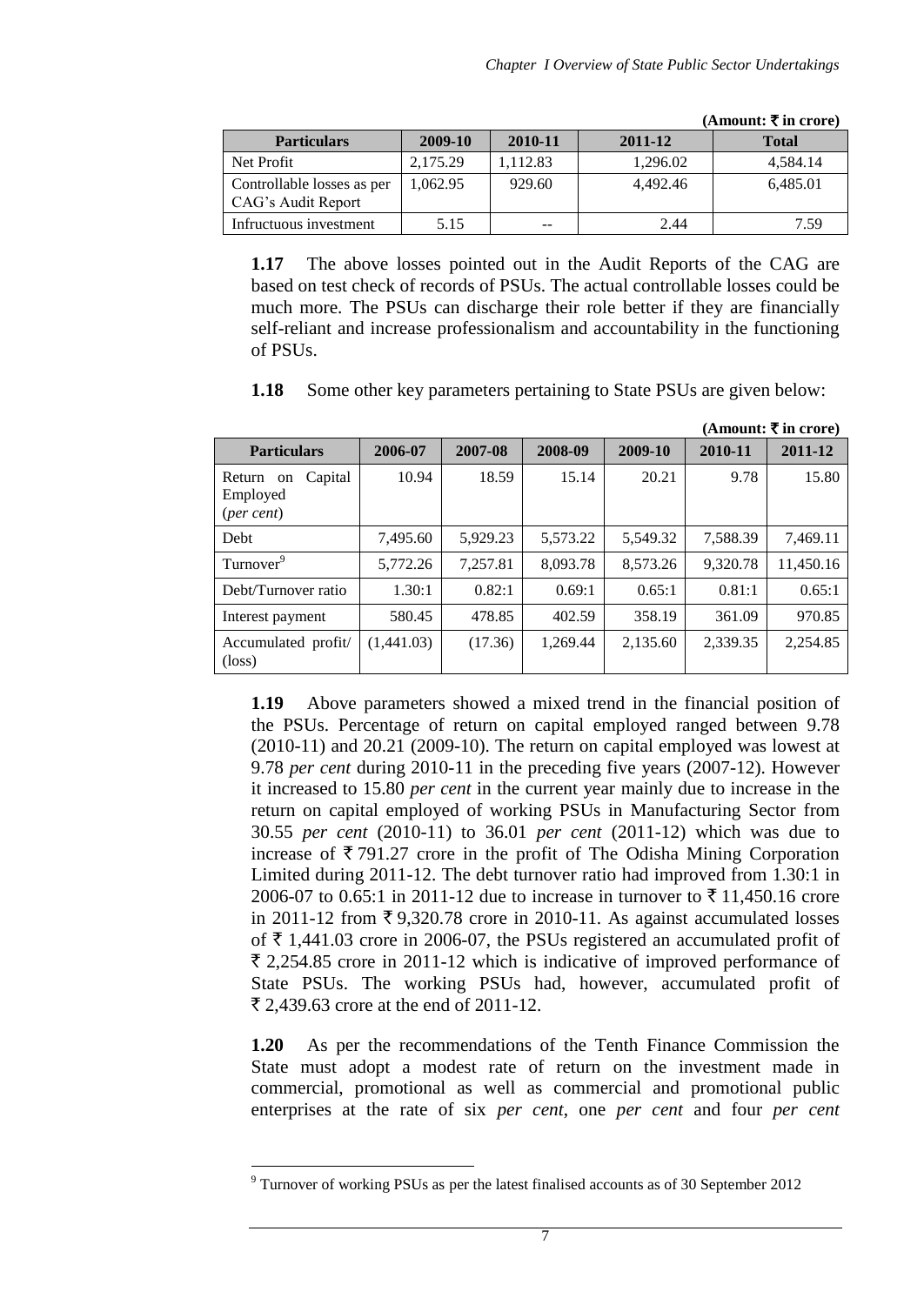respectively, as dividend on equity. As per their latest finalised accounts,  $23^{10}$ working PSUs earned an aggregate profit of  $\bar{\tau}$  2.305.81 crore and only five<sup>11</sup> PSUs declared/paid dividend of  $\bar{\tau}$  304.92 crore. The Odisha Mining Corporation Limited has not declared any dividend for the year 2011-12 despite earning a net profit of  $\bar{\tau}$  1,880.59 crore.

## **Arrears in finalisation of accounts**

**1.21** Annual accounts of Companies for every financial year are required to be finalised within six months from the end of the relevant financial year under Sections 166, 210, 230, 619 and 619 B of the Companies Act, 1956. Similarly, in case of Statutory Corporations, their accounts are to be finalised, audited and presented to the Legislature as per the provisions of their respective Acts. The table below provides the details of progress made by working PSUs in finalisation of accounts by September 2012.

| Sl. No. | <b>Particulars</b>                                 | 2007-08           | 2008-09         | 2009-10                    | 2010-11         | 2011-12                    |
|---------|----------------------------------------------------|-------------------|-----------------|----------------------------|-----------------|----------------------------|
| 1.      | Number of working PSUs                             | 32                | 33              | 35                         | 35              | 36                         |
| 2.      | Number of accounts finalised during<br>the year    | 35                | 34              | 46                         | 39              | 30                         |
| 3.      | Number of accounts in arrears                      | 62                | 54              | 43                         | 39              | 45                         |
| 4.      | Average arrears per PSU $(3/1)$                    | 1.94              | 1.64            | 1.23                       | 1.11            | 1.25                       |
| 5.      | Number of working PSUs with arrears<br>in accounts | 29                | 28              | 27                         | 25              | 29                         |
| 6.      | Extent of arrears                                  | 1 to $7$<br>years | 1 to 5<br>years | $1 \text{ to } 5$<br>years | 1 to 5<br>years | $1 \text{ to } 4$<br>years |

**1.22** From the table, it may be seen that though the average arrears per PSU was in decreasing trend upto 2010-11, the same increased to 1.25 during 2011-12. A significant number of 45 accounts relating to 29 working PSUs are still in arrears as on 30 September 2012. Thus, concrete steps should be taken by the Companies for preparation of accounts as per the statutory requirements with special focus on clearance of arrears in a time bound manner.

**1.23** In addition to the above, there were also arrears in finalisation of accounts by non-working PSUs. Out of 28 non-working PSUs,  $17<sup>12</sup>$  had gone into the liquidation process. Of the remaining 11 non-working PSUs, all PSUs had arrears of accounts for 11 to 41 years.

**1.24** As on September 2012 the State Government has invested  $\bar{\tau}$  2,321.02 crore (Equity:  $\overline{\xi}$  43 crore, loans:  $\overline{\xi}$  310.47 crore, grants/subsidy:  $\overline{\xi}$  1,967.55 crore) in 11 PSUs during the years for which accounts have not been finalised (**Annexure 4)**.

<sup>&</sup>lt;sup>10</sup> Excludes one (2011-12) out of two (2010-11 & 2011-12) accounts of The Odisha Mining Corporation Limited (OMC) finalised during October 2011 to September 2012.

<sup>&</sup>lt;sup>11</sup> OMC ( $\bar{\tau}$  285 crore), Odisha Hydro Power Corporation Limited ( $\bar{\tau}$  19.42 crore), Odisha Construction Corporation Limited ( $\bar{\tau}$  0.33 crore), Orissa State Cashew Development Corporation Limited ( $\bar{\tau}$  0.16 crore) and Agricultural Promotion and Investment Corporation of Orissa Limited ( $\bar{\tau}$  0.01 crore)

<sup>12</sup> Sl. No.C-1,3,4,5,6,7,9,10,12,14,15,18,19,20,24,25 and 26 of **Annexure 2**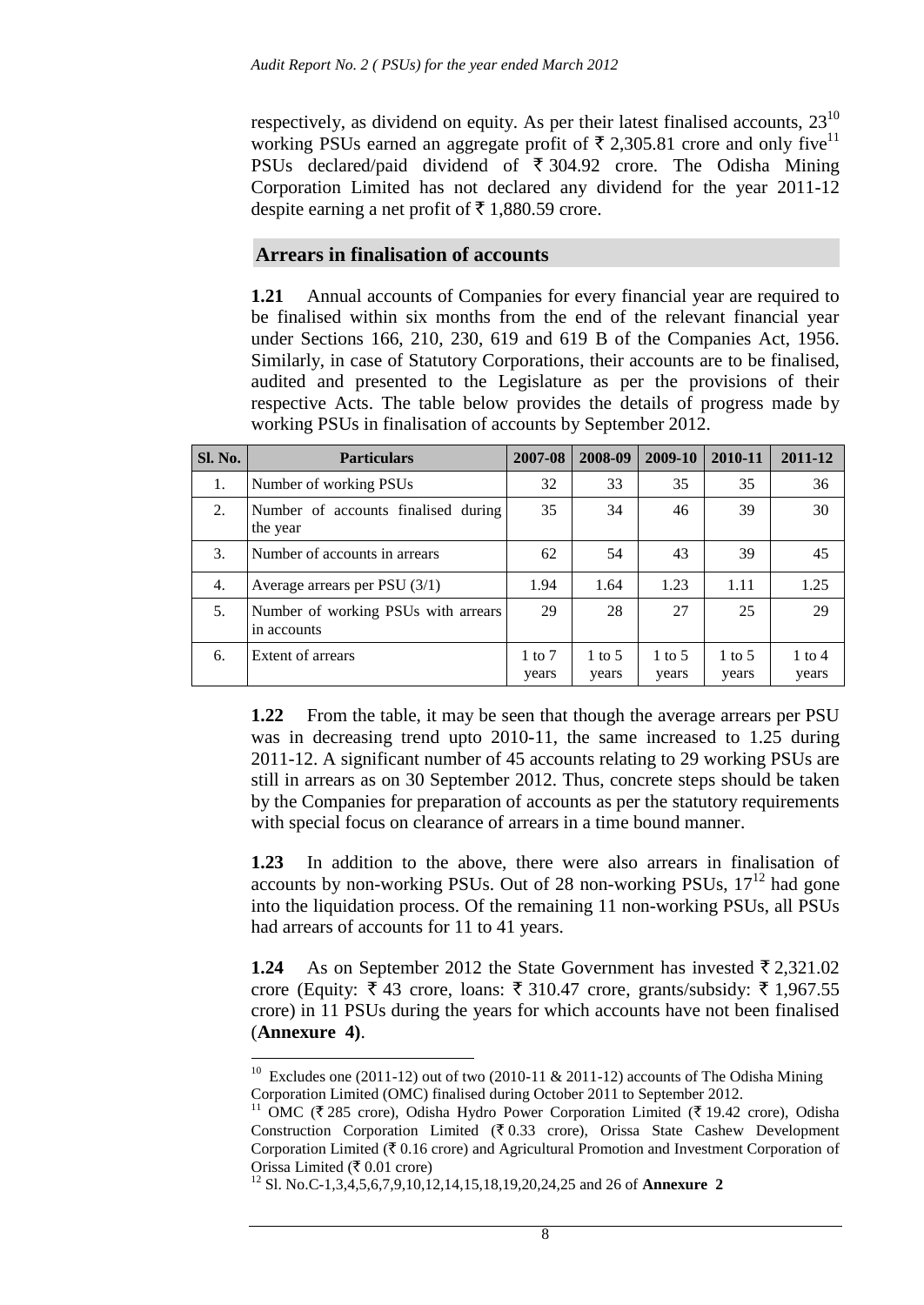**1.25** Administrative Departments overseeing the activities of these entities have also to ensure that accounts are finalised and adopted by these PSUs within the prescribed period. The Accountant General (AG) has brought out the position of accounts to the notice of the concerned Administrative Departments every quarter. The AG had also highlighted (June 2012) the matter to the Chief Secretary of Government of Odisha emphasising on the need to expedite the clearance of backlog of accounts in a time bound manner. No significant progress was, however, noticed in this direction. As a result of this we could not assess the actual net worth of these PSUs.

**1.26** It is, therefore, recommended that the Government should monitor and ensure timely finalisation of accounts with special focus on arrears and comply with the provisions of the Companies Act, 1956.

#### **Winding up of non-working PSUs**

**1.27** There were 28 non-working PSUs (all Companies) as on 31 March 2012. Of these, 17 PSUs were under the liquidation process. The number of non-working Companies at the end of each year during the past five years is given below:

|                     | <b>Particulars</b> |             | 2007-08 | 2008-09 | 2009-10 | 2010-11 | 2011-12 |
|---------------------|--------------------|-------------|---------|---------|---------|---------|---------|
| Number<br>Companies | ot                 | non-working |         |         | 33      | 30      | 28      |

The non-working PSUs are required to be closed down as their continuance is a cost to the exchequer with no purpose. During  $2011-12$  two<sup>13</sup> non-working PSUs incurred an expenditure of  $\bar{\tau}$  0.10 crore towards establishment expenditure, salary etc. This expenditure was financed by the State Government by way of grants.

**1.28** Details of closure stages in respect of non-working PSUs is given below:

| Sl. No. | <b>Particulars</b>                                                                              | Number of<br>Company |
|---------|-------------------------------------------------------------------------------------------------|----------------------|
| 1.      | Total number of non-working PSUs                                                                | 28                   |
| 2.      | $Of(1)$ above, the number under                                                                 |                      |
| (a)     | Liquidation by Court                                                                            | $10^{14}$            |
| (b)     | Voluntary winding up                                                                            | 7 <sup>15</sup>      |
| (c)     | Closure, i.e., closing orders/instructions issued<br>but<br>liquidation process not yet started |                      |

**1.29** The Companies which have taken the route of winding up by Court orders are under liquidation for a period ranging from 5 to 20 years. The process of voluntary winding up under the Companies Act is much faster and

-

<sup>&</sup>lt;sup>13</sup> Orissa State Handloom Development Corporation Limited and Orissa State Textile Corporation Limited

<sup>14</sup> Sl. No.C-3,5,6,7,9,18,19,20,25 and 26 of **Annexure 2**

<sup>15</sup> Sl. No.C-1,4,10,12,14,15 and 24 of **Annexure 2**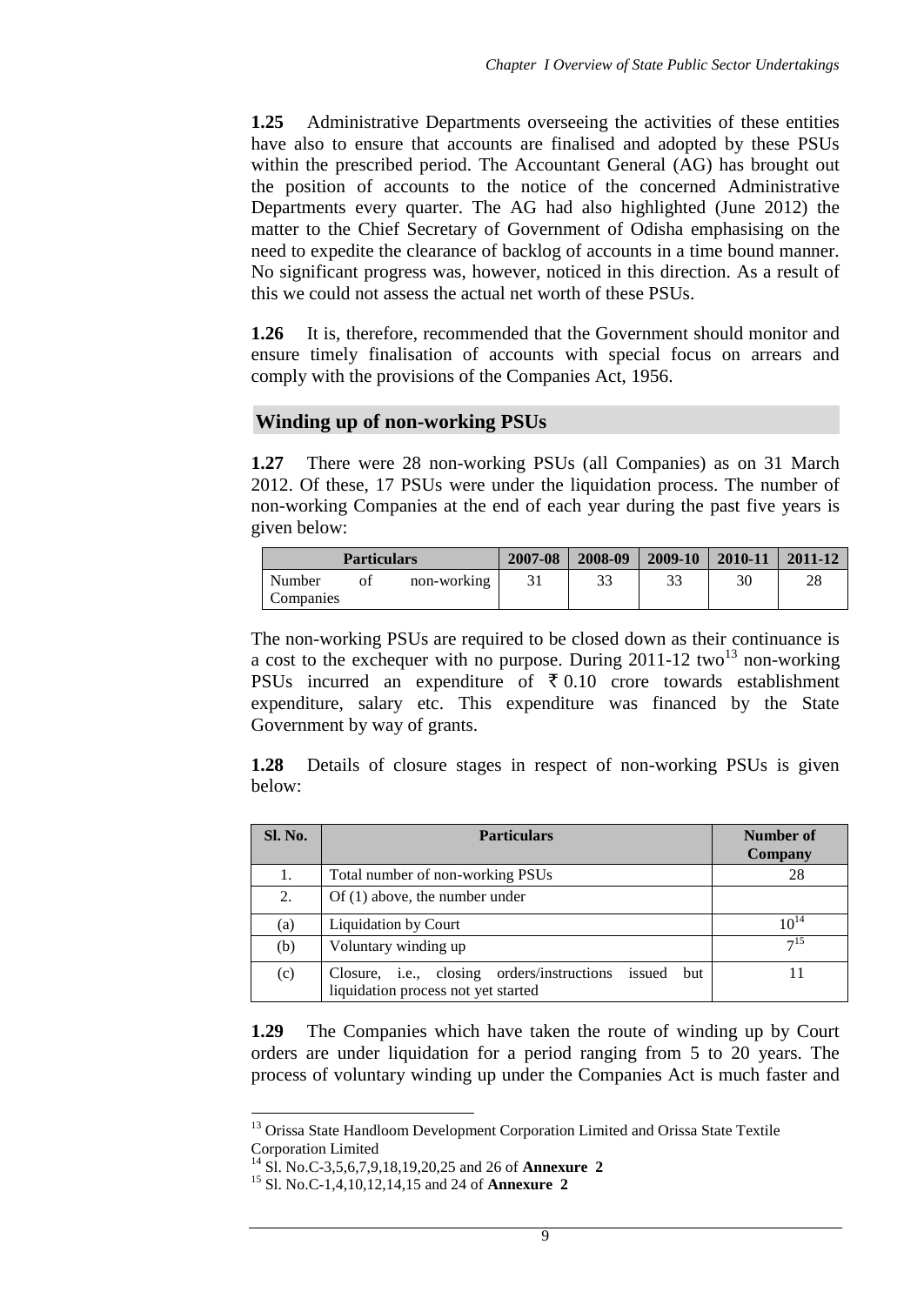needs to be adopted/pursued vigorously. The Government may take an early decision regarding winding up of 11 non-working PSUs and expedite the liquidation process.

## **Adverse comments on the accounts and Internal Audit of PSUs**

**1.30** Twenty five working Companies forwarded 30 audited accounts to the Accountant General during October 2011 to September 2012. The audit reports of Statutory Auditors appointed by CAG and the supplementary audit of CAG indicate that the quality of maintenance of accounts needs to be improved substantially. The details of aggregate money value of comments of Statutory Auditors and CAG for last three years are given below:

|                |                                     |                           |         |                    |          |                    | (Amount: ₹ in crore) |  |
|----------------|-------------------------------------|---------------------------|---------|--------------------|----------|--------------------|----------------------|--|
| SI.            | <b>Particulars</b>                  |                           | 2009-10 | 2010-11            |          | 2011-12            |                      |  |
| No.            |                                     | No. of<br><b>accounts</b> | Amount  | No. of<br>accounts | Amount   | No. of<br>accounts | Amount               |  |
|                | Decrease in profit                  | 17                        | 161.61  | 14                 | 1,145.50 | 6                  | 616.09               |  |
| 2.             | Increase in loss                    | 5                         | 68.53   | $\overline{3}$     | 65.22    | 6                  | 969.20               |  |
| 3.             | Non-disclosure of<br>material facts | 8                         | 48.00   | 12                 | 192.71   | 11                 | 515.03               |  |
| $\overline{4}$ | Errors of classification            | 5                         | 36.50   |                    | 291.35   | 4                  | 6.75                 |  |

**1.31** During the year, Statutory Auditors had given qualified certificates for all the 30 accounts received. Compliance by the Companies of the Accounting Standards (AS) remained poor as there were 32 instances of non-compliance with AS in 11 accounts during the year.

**1.32** Some of the important comments are stated below:

## *The Odisha Mining Corporation Limited (2011-12)*

- Non–provision of liability of  $\bar{\tau}$  208.08 crore towards claim raised by the Mining Officer, Keonjhar for unlawful extraction/removal of 24.65 lakh MT of iron ore during 2007-08 and 2008-09 from Gandhamardan Block A iron ore mines has resulted in understatement of Current Liabilities and overstatement of profit for the year by the same amount.
- Pending confirmation of ownership over the seized chrome ore, nonprovision towards sale proceeds thereof has resulted in understatement of Other Current Liabilities, overstatement of profit for the year and General Reserve by ₹ 50.83 crore.

## *Odisha State Civil Supplies Corporation Limited (2009-10)*

Non-provision of  $\bar{\tau}$  49.09 crore claimed towards procurement expenses by custom millers in three districts has resulted in understatement of loss before subsidy and Current Liabilities (Miller claim payable) by ₹49.09 crore.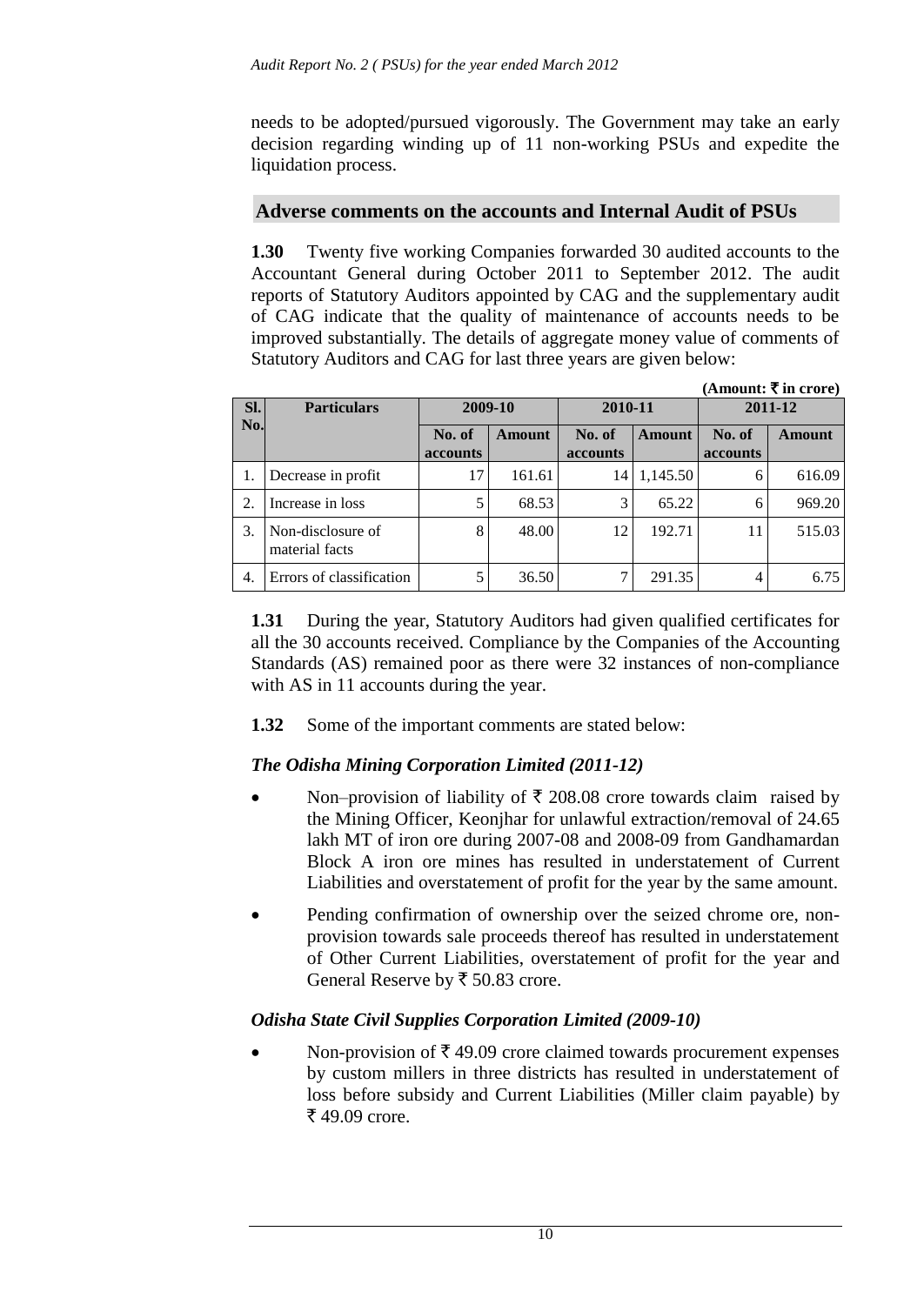# *IDCOL Kalinga Iron Works Limited (2010-11)*

Non provision of liability towards additional gratuity of  $\bar{\tau}$  10.44 crore and unutilised leave salary of  $\bar{\tau}$  6.16 crore as per actuarial valuation demanded by LIC of India resulted in understatement of Current Liabilities with corresponding understatement of loss for the year by  $\bar{5}$  16.60 crore.

## *GRIDCO Limited (2010-11)*

 Non accounting of unsecured loan consequent upon conversion of liabilities of  $\bar{\tau}$  191.17 crore has resulted in understatement of Unsecured Loan by  $\bar{\tau}$  191.17 crore with corresponding understatement of interest accrued and due on loan and accumulated loss by  $\bar{\tau}$  124.18 crore each.

## *Odisha Power Transmission Corporation Limited (2010-11)*

 Non provision of liability towards differential net present value claimed by Forest authority for forest land diverted for non forest use has resulted in understatement of Other Liabilities as well as Capital Work-in-Progress by  $\bar{\tau}$  9.37 crore each.

## *Odisha Tourism Development Corporation Limited (2010-11)*

Accounting of up front fee of  $\bar{\tau}$  4.90 crore received for development and operation of hotels/restaurants on PPP mode as liability instead of Miscellaneous Income, has resulted in overstatement of Current Liabilities, understatement of Miscellaneous Income and profit for the year by  $\bar{\xi}$  4.90 crore each.

1.33 Similarly, three<sup>16</sup> working Statutory Corporations forwarded four accounts to the AG during October 2011 to September 2012. Of these, one account of Odisha State Road Transport Corporation pertains to sole audit by the CAG. The other three accounts were selected for supplementary audit. The details of aggregate money value of comments of Statutory Auditors and CAG for the last three years are given below:

|     |                    |          |        |          |        | (Amount: ₹ in crore) |               |
|-----|--------------------|----------|--------|----------|--------|----------------------|---------------|
| SI. | <b>Particulars</b> | 2009-10  |        | 2010-11  |        | 2011-12              |               |
| No. |                    | No. of   | Amount | No. of   | Amount | No. of               | <b>Amount</b> |
|     |                    | accounts |        | accounts |        | accounts             |               |
|     | Decrease in profit |          | 2.47   |          | 4.52   |                      | 17.99         |
|     | Non-disclosure of  |          | 26.62  |          | 113.22 |                      | 0.35          |
|     | material facts     |          |        |          |        |                      |               |

During the year, all the four accounts received were given qualified certificates.

<sup>1</sup> <sup>16</sup> Odisha State Financial Corporation, Odisha State Road Transport Corporation and Odisha State Warehousing Corporation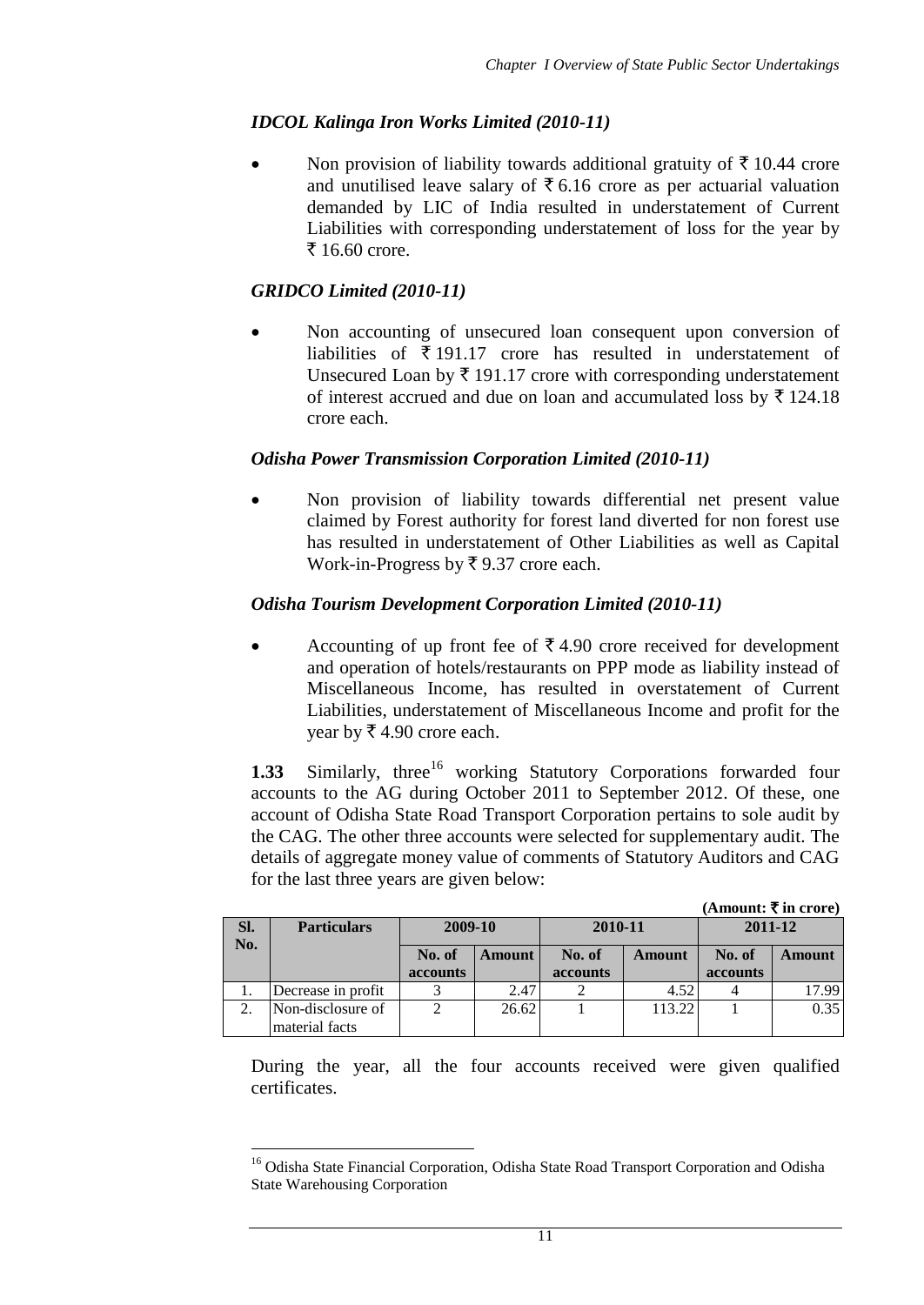**1.34** Some of the important comments in respect of accounts of Statutory Corporations are stated below:

### *Odisha State Warehousing Corporation (2010-11)*

Charging depreciation on godowns and warehouses at the rate prescribed for factory building instead of at the rate applicable for building has resulted in overstatement of accumulated depreciation by  $\bar{\tau}$  5.77 crore (including current year depreciation by  $\bar{\tau}$  0.47 crore) and understatement of Fixed Assets and accumulated profit by  $\bar{\xi}$  5.77 crore each.

### *Odisha State Financial Corporation (2011-12)*

Non-provision of  $\overline{\xi}$  5.53 crore towards interest accrued on loan in lieu of share capital refused for waiver by SIDBI has resulted in overstatement of Other Assets and profit for the year by  $\overline{\xi}$  5.53 crore each.

**1.35** Statutory Auditors (Chartered Accountants) are required to furnish a detailed report upon various aspects including internal control/ internal audit systems in the Companies audited in accordance with the directions issued by the CAG under Section 619(3)(a) of the Companies Act, 1956 and to identify areas which needed improvement. An illustrative resume of major comments made by the Statutory Auditors on possible areas for improvement in the internal audit/ internal control system in respect of 21 Companies<sup>17</sup> for the year 2010-11 and 17 Companies<sup>18</sup> for the year 2011-12 are given below:

| SI.<br>No. | Nature of comments made by<br><b>Statutory Auditors</b>                                                                                                                                                                     | Number of<br><b>Companies where</b><br>recommendations<br>were made | Reference to serial number<br>of the Companies as per<br><b>Annexure 2</b> |
|------------|-----------------------------------------------------------------------------------------------------------------------------------------------------------------------------------------------------------------------------|---------------------------------------------------------------------|----------------------------------------------------------------------------|
| 1.         | of<br>minimum/<br>Non-fixation<br>maximum limits of store and spares                                                                                                                                                        |                                                                     | A-2,3,11,14,21,25 and 26                                                   |
| 2.         | Absence of internal audit system<br>commensurate with the nature and<br>size of business of the company                                                                                                                     | 11                                                                  | A-2,3,6,7,9,10,11,18,21,<br>28 and 30                                      |
| 3.         | Non-maintenance of cost record                                                                                                                                                                                              | 3                                                                   | A-3,7 and 21                                                               |
| 4.         | Non-maintenance of proper records<br>showing full particulars including<br>quantitative details,<br>situations,<br>identity<br>number, date<br>of<br>acquisitions, depreciated value of<br>fixed assets and their locations | 10                                                                  | A-2,3,9,10,11,14,15,18,<br>30 and 32                                       |

#### **Recoveries at the instance of audit**

1

**1.36** During the year 2011-12 audit had pointed out recovery of  $\bar{\tau}$  0.32 crore which Management accepted and effected recovery as on 30 September 2012.

<sup>17</sup> Sl. No. A- 1,2,3,4,5,6,9,11,12,13,14,15,17,19,20,23,24,26,28,29 & C-3 of **Annexure 2**

<sup>18</sup> Sl. No.A-.2,3,6,7,9,10,11,14,15,18,19,21,25,26,28,30 & 32 of **Annexure 2**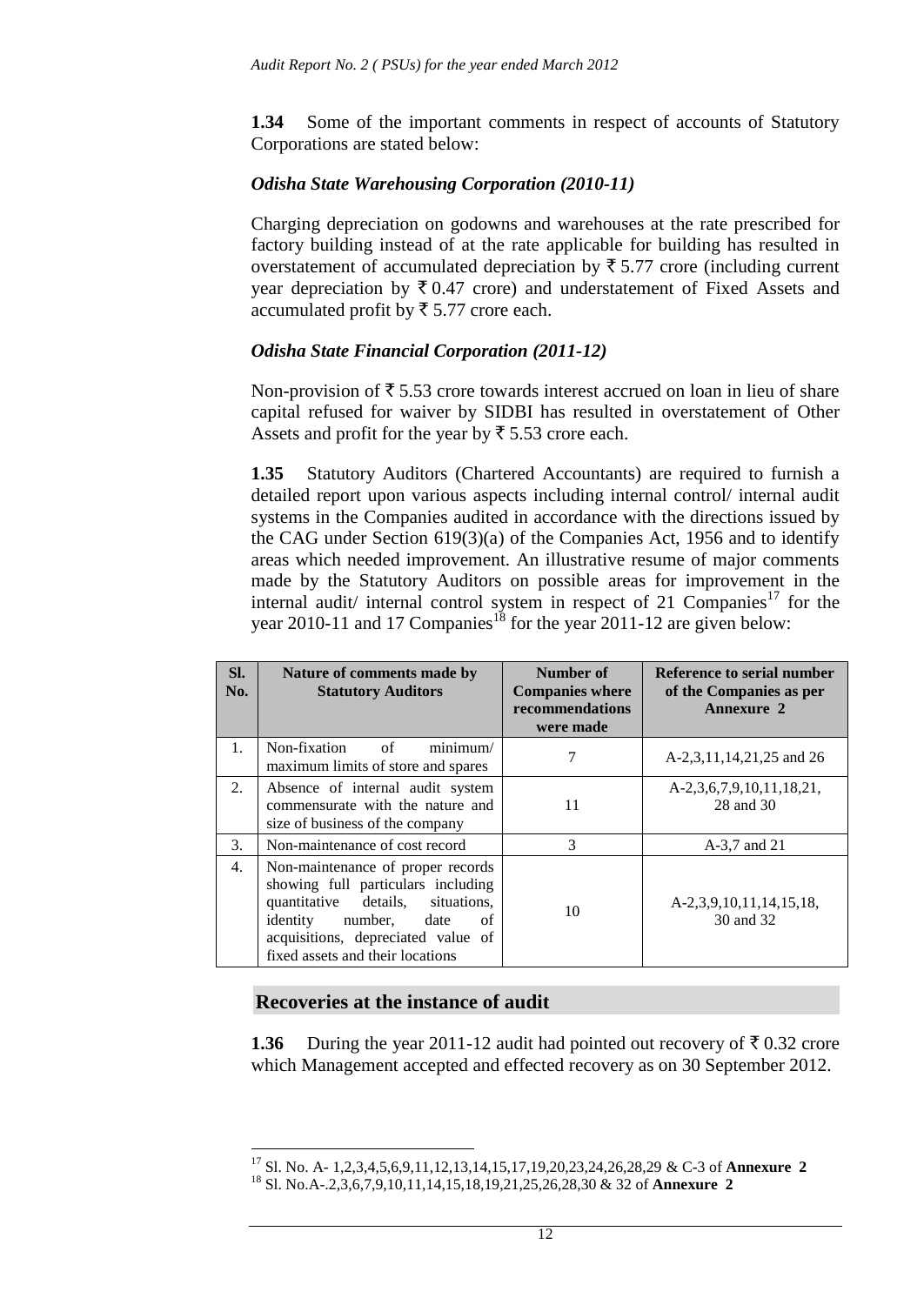## **Status of placement of Separate Audit Reports**

**1.37** The following table shows the status of placement of various Separate Audit Reports (SARs) issued by the CAG on the accounts of Statutory Corporations in the Legislature by the Government.

| SI.           | <b>Name of Statutory</b>                                | Year up to<br>which SARs<br>placed in<br>Legislature | Year for which SARs not placed in Legislature |                                       |                                                               |  |
|---------------|---------------------------------------------------------|------------------------------------------------------|-----------------------------------------------|---------------------------------------|---------------------------------------------------------------|--|
| No.           | Corporation                                             |                                                      | Year of<br><b>SAR</b>                         | Date of issue<br>to the<br>Government | <b>Reasons</b> for<br>delay in<br>placement in<br>Legislature |  |
| 1.            | Odisha<br><b>State</b><br>Financial Corporation         | $2011 - 12$                                          |                                               |                                       |                                                               |  |
| $\mathcal{L}$ | Odisha<br><b>State</b><br>Warehousing<br>Corporation    | 2009-10                                              | $2010 - 11$                                   | 31 July 2012                          | Not furnished by<br>the<br>Management/<br>Department          |  |
| 3.            | Odisha State<br>Road<br><b>Transport</b><br>Corporation | 2009-10                                              |                                               |                                       |                                                               |  |

Delay in placement of SAR weakens the Legislative control over Statutory Corporations and dilutes the latter's financial accountability. The Government should ensure prompt placement of SAR of Odisha State Warehousing Corporation in the Legislature.

## **Disinvestment, Privatisation and Restructuring of PSUs**

**1.38** The State Cabinet accepted (August 1996) the recommendations of the Cabinet Sub-Committee formed (October 1995) for disinvestment/ privatisation/ restructuring/liquidation of 34 Public Sector Enterprises (PSEs). The private investors, however, did not show much interest and little progress was made on reforms. As per the record notes of discussions held (15 April 1999) between the Union Ministry of Finance and the State Government for a fiscal reform programme, the State Government was to take up a time bound reform programme for disinvestment and restructuring of certain State level PSEs. A Task Force on Public Enterprises Reform was constituted (10 October 2000) for framing a clear policy framework on Public Enterprises Reform. In accordance with the recommendations of the Task Force, the State Government and the Department of Expenditure, Union Ministry of Finance signed (11 October 2001) an MOU to achieve fiscal sustainability in the medium term in accordance with the Odisha Medium Term Fiscal Reform Programme in two phases (first phase 2002-2005 and second phase 2005-2007) which included Public Sector Restructuring Programme.

The present status (April 2012) of the Reform Programme in respect of Public Sector Enterprises of second phase is given in the following table: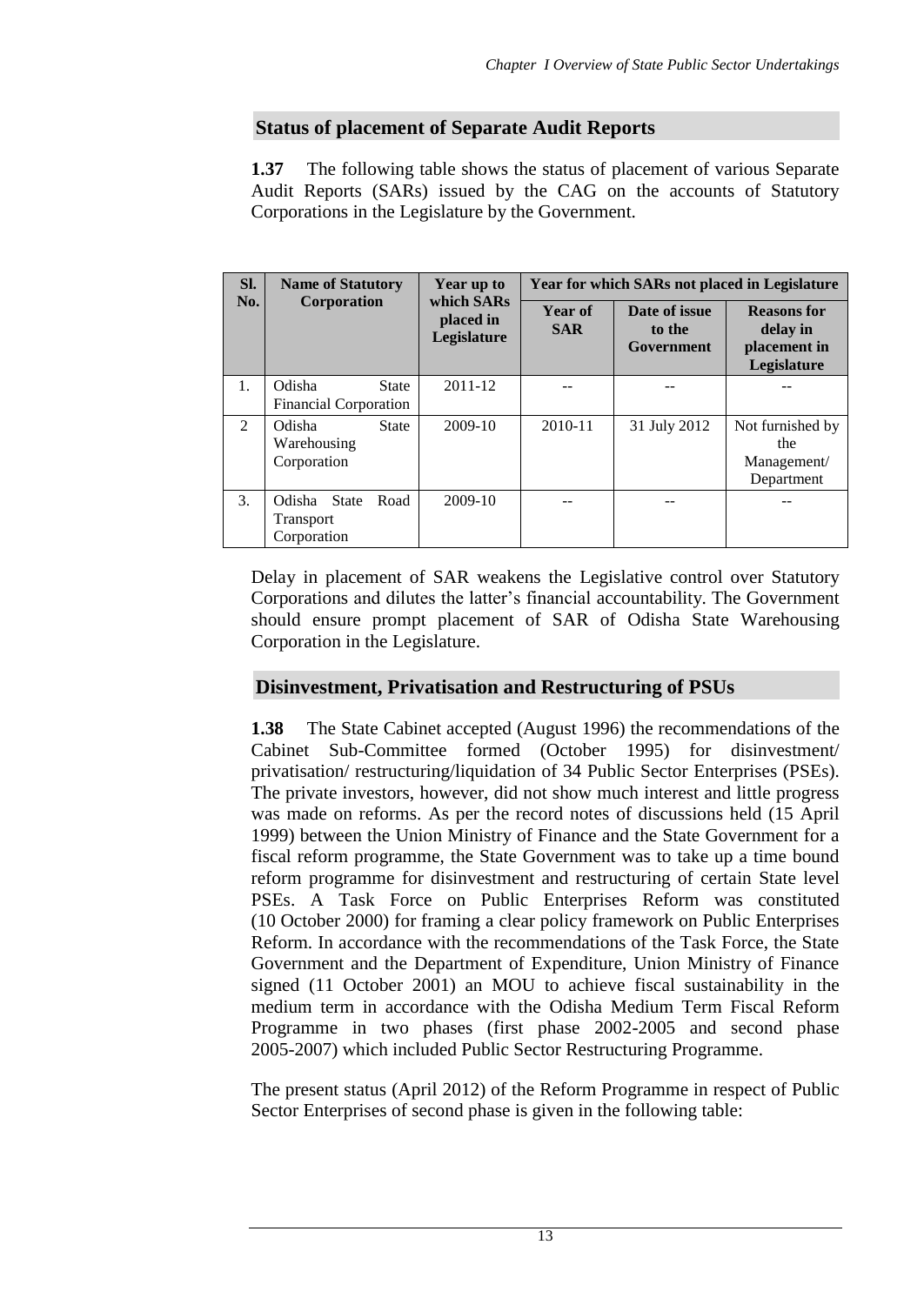| Name of the<br>enterprise                                                   | <b>Action to</b><br>be taken | Date by which<br>action to be<br>completed | <b>Present status</b>                                                                                                                                                                                                                                                                                                                                                                                                            |
|-----------------------------------------------------------------------------|------------------------------|--------------------------------------------|----------------------------------------------------------------------------------------------------------------------------------------------------------------------------------------------------------------------------------------------------------------------------------------------------------------------------------------------------------------------------------------------------------------------------------|
| Orissa State Textile<br>Corporation Limited                                 | Close                        | March $2000^{19}$                          | Action for privatisation was held up due to<br>delay in finalisation of the accounts and<br>Court case pending in the Hon'ble High<br>Court filed by the erstwhile owner of the<br>Company.                                                                                                                                                                                                                                      |
| Kanti<br>Sharma<br>Refractories<br>Limited                                  | Close                        | March 2000 <sup>19</sup>                   | Compulsory winding up petition had been<br>filed before the Hon'ble High Court on 29<br><b>March 2008.</b>                                                                                                                                                                                                                                                                                                                       |
| <b>State</b><br>Orissa<br>Electronics<br>Development<br>Corporation Limited | Close                        | March 2000 <sup>19</sup>                   | Steps had been initiated to liquidate the<br>unit. Liquidation petition has already been<br>filed in Hon'ble High Court of Odisha.                                                                                                                                                                                                                                                                                               |
| <b>ELMARC</b> Limited                                                       | Close                        | March $2000^{19}$                          | All employees had been relieved through<br>VRS. It had been decided to follow the<br>striking off route under Easy Exit Scheme.                                                                                                                                                                                                                                                                                                  |
| Orissa<br><b>State</b><br>Commercial<br>Transport<br>Corporation Limited    | Close                        | March $2000^{19}$                          | Steps were being taken to file liquidation<br>petition before Hon'ble High Court of<br>Odisha after updation of audit of accounts<br>of the Company.                                                                                                                                                                                                                                                                             |
| New<br>Mayurbhanj<br><b>Textiles Limited</b>                                | Close                        | March 2000 <sup>19</sup>                   | Steps were being taken to liquidate the<br>after updation of audit<br>Company<br>οf<br>accounts of the Company.                                                                                                                                                                                                                                                                                                                  |
| <b>IDCOL</b><br>Ferro<br>Chrome and Alloys<br>Limited                       | Privatise                    | October 1999 <sup>19</sup>                 | Steps were being taken on the proposal of<br>merger of IDCOL Kalinga Iron Works<br>Limited and IDCOL Ferro Chrome and<br>Alloys<br>Limited<br>with<br>The<br>Industrial<br>$% \left( \left( \mathcal{A},\mathcal{A}\right) \right) =\left( \mathcal{A},\mathcal{A}\right)$ of<br>Development Corporation<br>Odisha<br>Limited (IDCOL). IDCOL had to find out a<br>strategic partner from among the Central<br>PSU <sub>s</sub> . |
| Kalinga<br>Limited                                                          | Studios   Privatise          | 2002-05                                    | All regular employees had been retrenched<br>under the provisions of Industrial Disputes<br>Act and steps had been taken to convert the<br>status of the forest land and for privatisation<br>of the unit.                                                                                                                                                                                                                       |
| Television<br>Konark<br>Limited                                             | Close                        | 2002-05                                    | The Company is under liquidation.                                                                                                                                                                                                                                                                                                                                                                                                |
| Orissa Textile Mills<br>Limited                                             | Close                        | 2002-05                                    | The Company is under liquidation.                                                                                                                                                                                                                                                                                                                                                                                                |
| Konark Jute Limited                                                         | Privatise                    | 2002-05                                    | The privatisation process was in progress.                                                                                                                                                                                                                                                                                                                                                                                       |
| The Odisha Agro<br>Industries<br>Corporation Limited                        | Restructure                  | 2002-05                                    | Manpower<br>restructuring<br>had<br>been<br>completed. Memorandum for restructuring<br>was being prepared for approval of the State<br>Cabinet.                                                                                                                                                                                                                                                                                  |
| Orissa State Cashew<br>Development<br>Corporation Limited                   | Restructure                  | 2002-05                                    | Memorandum for restructuring was being<br>prepared for approval of the State Cabinet.                                                                                                                                                                                                                                                                                                                                            |

<sup>&</sup>lt;sup>19</sup> Included in the first phase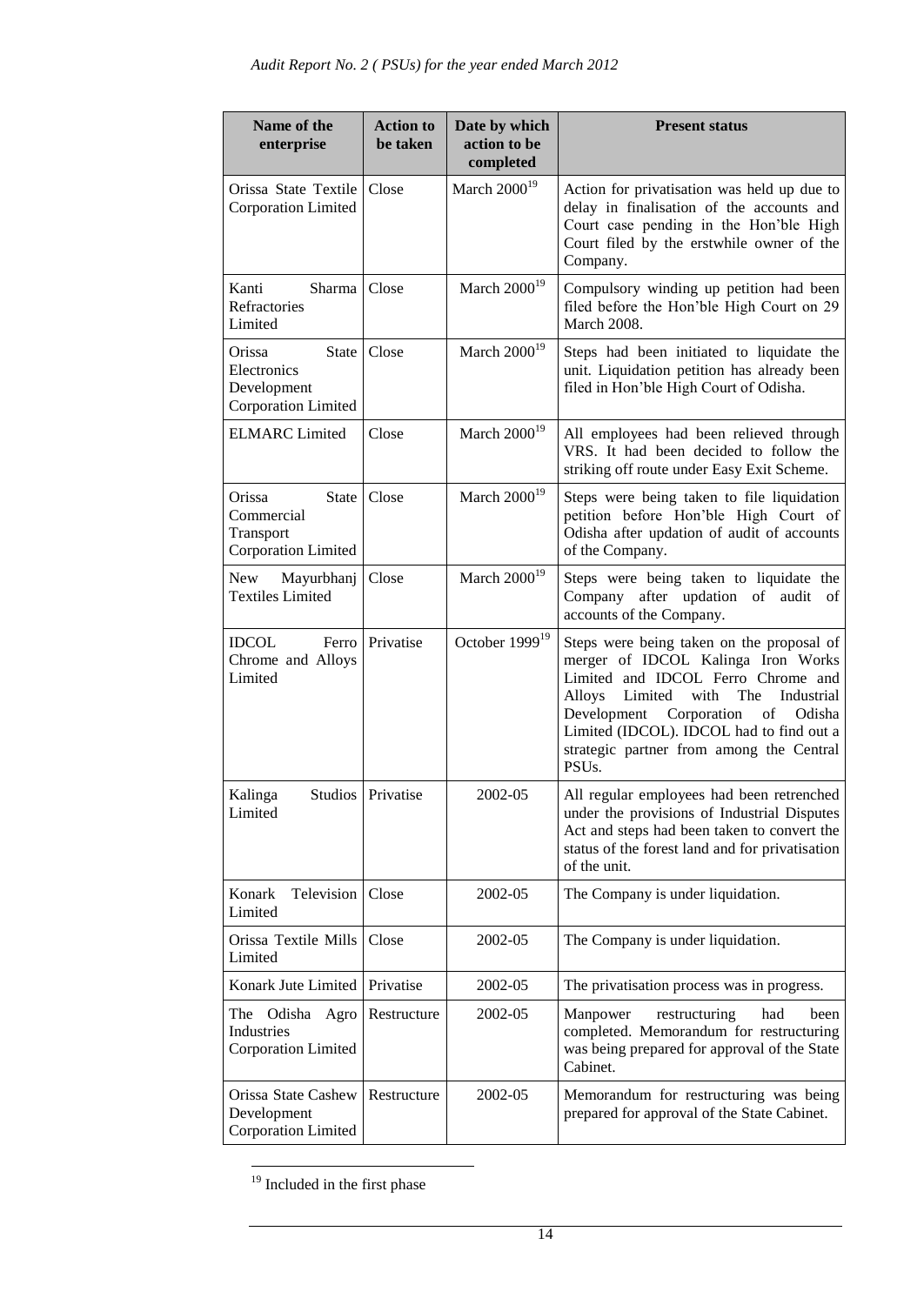| Name of the<br>enterprise                                                | <b>Action to</b><br>be taken | Date by which<br>action to be<br>completed | <b>Present status</b>                                                                                                                                                                                    |
|--------------------------------------------------------------------------|------------------------------|--------------------------------------------|----------------------------------------------------------------------------------------------------------------------------------------------------------------------------------------------------------|
| Odisha<br>Forest<br>Development<br>Corporation Limited                   | Restructure                  | 2002-05                                    | Implementation of restructuring plan was<br>under process.                                                                                                                                               |
| Lift<br>Odisha<br>Irrigation<br>Corporation Limited                      | Restructure                  | 2002-05                                    | $-do-$                                                                                                                                                                                                   |
| <b>Odisha Construction</b><br><b>Corporation Limited</b>                 | Restructure                  | 2002-05                                    | $-do-$                                                                                                                                                                                                   |
| Orissa Bridge and<br>Construction<br>Corporation Limited                 | Restructure                  | 2002-05                                    | $-do-$                                                                                                                                                                                                   |
| Orissa<br><b>State</b><br>Handloom<br>Development<br>Corporation Limited | Close                        | 2002-05                                    | The Company was under liquidation.                                                                                                                                                                       |
| Instruments<br>Orissa<br>Company Limited                                 | Close                        | 2002-05                                    | Striking off application would be filed after<br>up-to-date audit of the Accounts<br>and<br>clearance of the admitted liabilities.                                                                       |
| Orissa State Leather<br>Corporation Limited                              | Close                        | 2002-05                                    | Steps were being taken to complete the upto<br>date audit of the accounts.                                                                                                                               |
| Odisha<br><b>State</b><br>Financial<br>Corporation                       | Restructure                  | 2002-05                                    | Implementation of restructuring plan was in<br>progress. A professional Banker had joined<br>through the open market selection process<br>by Public Enterprise Selection Board and<br>Managing Director. |

## **Reforms in Power Sector**

**1.39** Under the Odisha Electricity Reforms Act, 1995 Odisha Electricity Regulatory Commission (OERC) was formed in August 1996 with the objective of rationalisation of Electricity Tariff, for advising in matters relating to electricity generation, transmission and distribution in the State and issue of licenses. During 2011-12, OERC issued 123 orders (19 on Annual Revenue Requirements and Tariff related matters and 104 on others). OERC had submitted its accounts for the year 2009-10 under section 104 of the Electricity Act, 2003. The audit of the accounts of OERC had been undertaken by the CAG under section 19(3) of the Comptroller and Auditor General's Duties, Powers and Conditions of Service (DPC) Act, 1971 read with the Section 104(2) of the Electricity Act, 2003.

**1.40** Memorandum of Understanding (MoU) was signed (June 2001) between the Union Ministry of Power and the State Government as a joint commitment for implementation of Reforms Programme in the power sector with identified milestones. The progress achieved so far in respect of important milestones is stated in the following table: